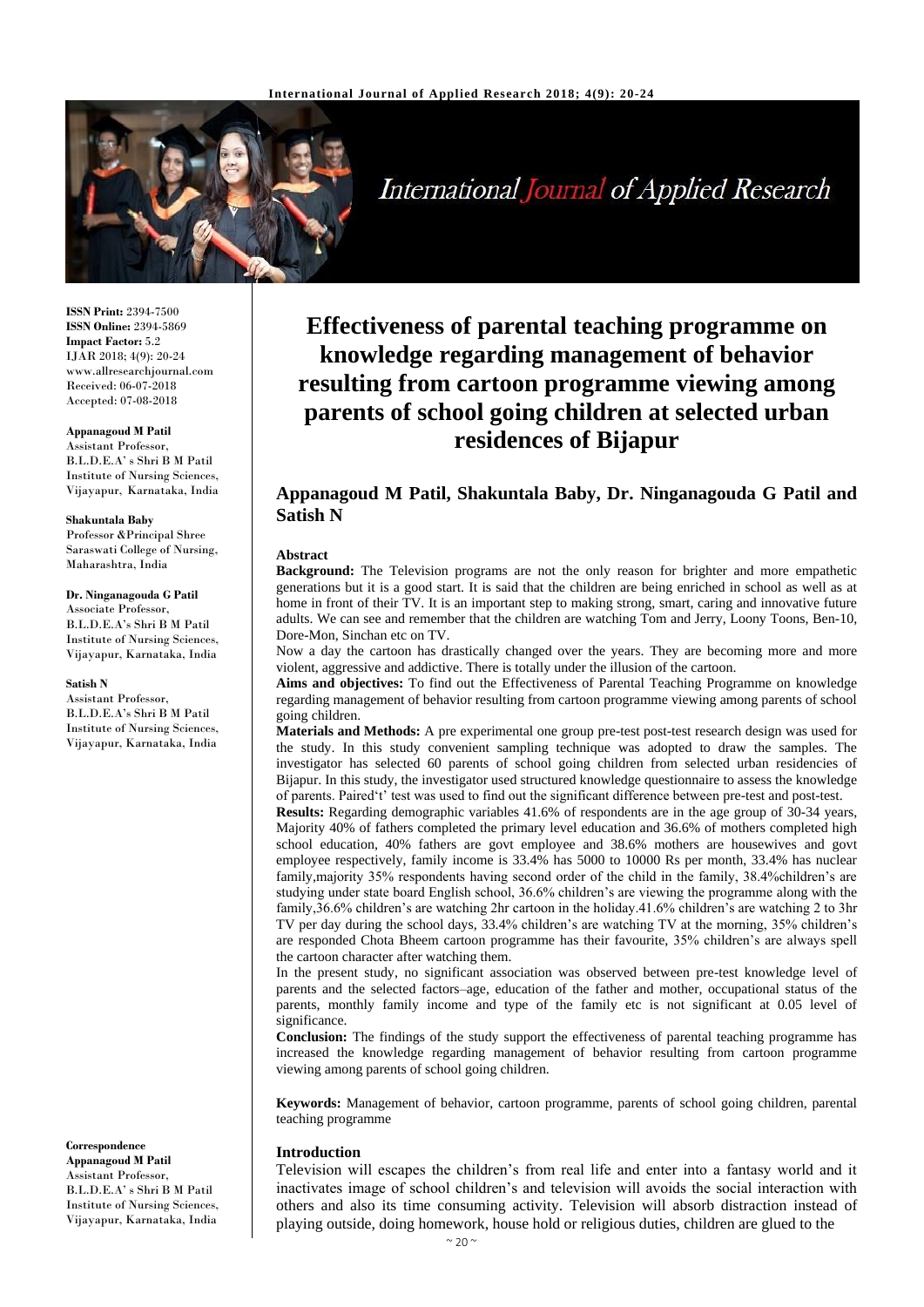television box. It has been estimated that by the time a person reaches the age of 25 years, he will have given up 5 years of his faithful life to watching television**. <sup>1</sup>**Cartoon is an excellent form of expression, which can deliver positive messages and can create awareness among kids as the characters speak to you and narrates the whole story through their gestures" says Ian Diamond, the Senior Vice President and General Manager of Turner Entertainment Networks Asia, Inc (TENA) during an exclusive interview for the 'Tview' [2]

In present time, the children have become much more interested in cartoons and it has become a primary action to some lives. It is identified that television became a "member" of the family that affects the child even at a six months and by the age two or three children, typically as they begin to watch cartoons on television. The continuous effects can be carried until these children become enthusiastic viewers. However, the patronization of children becomes a problem, because too many children are watching too much television and the shows that they are watching (even if they are cartoons) have become violent and addictive [3]

Parents can adopt some of the tips to prevent negative influence of TV programmes on children

- Keep track of the time spent by child watching TV programmes
- Avoid yelling or forcefully shutting the TV set
- Make a note of the TV programmes which child watches
- Encourage child to watch good TV programmes which can help to improve knowledge
- Avoid watching TV programmes which are not meant for children
- Do not force children to stop watching TV, Make them understand calmly and softly about the side effects of watching TV programmes which are not meant for them
- Do not cut the cable connection if child is not listening. Give them reward or play with your child, try to occupy children in some other tasks to divert their attention from TV [4]

The preschool age children begin watching television with an "exploration" approach. They actively search for meaning in the content, but are still especially attracted to vivid production features, such as rapid character movement, rapid changes of scene and intense or unexpected sights and sounds. Because television violence is accompanied by vivid production features, preschoolers are predisposed to seek out and pay attention to violence particularly cartoon violence. It is not the violence itself that makes the cartoons attractive to preschoolers, but the accompanying vivid production features. With this preference for cartoons, preschoolers are being exposed to a large number of violent acts in their viewing day [5].

A cross sectional study was conducted on 2343 samples of children and one of three parents. The main objective of study was to assess that children having television in their bedroom as risk factor for child over weight. The research shows that overall 22.3% (N=523) of children were overweight and almost half of the children (48.2%, N=1130) had a television in their bedroom. A researcher found that children with a TV in their bedroom had a higher basal metabolic rate and were likely to be overweight compared to

those without a television in their bedroom. Researcher concludes that having a television in the bedroom is a risk factor for child obesity [6]

# **Statement of Problem**

Effectiveness of parental teaching programme on knowledge regarding management of behavior resulting from cartoon programme viewing among parents of school going children at selected urban residences of Bijapur"

# **Objectives of the study**

- 1. To assess the knowledge of parents regarding management of behaviour resulting from cartoon programme viewing among school going children before and after the parental teaching programme
- 2. To determine the effectiveness of parental teaching programme regarding management of behaviour resulting from cartoon programme viewing on knowledge among parents of school going children
- 3. To find out the association between post-test knowledge scores of parents regarding management of behaviour resulting from cartoon programme viewing of school going children with their selected demographic variables

# **Hypotheses**

It will be tested at 0.05 level of significance

**H1:** There will be a significant increase in post-test knowledge scores of parents regarding management of behavior resulting from cartoon viewing among school going children after administration of parental teaching programme

**H2:** There will be a significant association exists between knowledge scores of parents regarding management of behavior resulting from cartoon programme viewing among school going children with selected demographic variables

### **Material and Methods**

**Source of data:** In this study the data will be collected from parents of school going children

**Research design:** Pre experimental one group pre-test-posttest design was adopted for the study.

Setting of the study: This study has been conducted at selected urban residences of Vijayapur

**Population:** Population includes parents of school going children at selected urban residences of Vijayapur

**Sample:** In this study, parents of school going children, who fulfill the sampling criteria was selected as sample.

**Sampling method:** In this study convenient sampling technique was used

Sample size: The sample size of this study is 60 parents of school going children of Vijayapur.

# **Sampling Criteria**

# **Inclusion criteria**

- 1. Parents who are willing to participate.
- 2. Parents who are present at the time of the study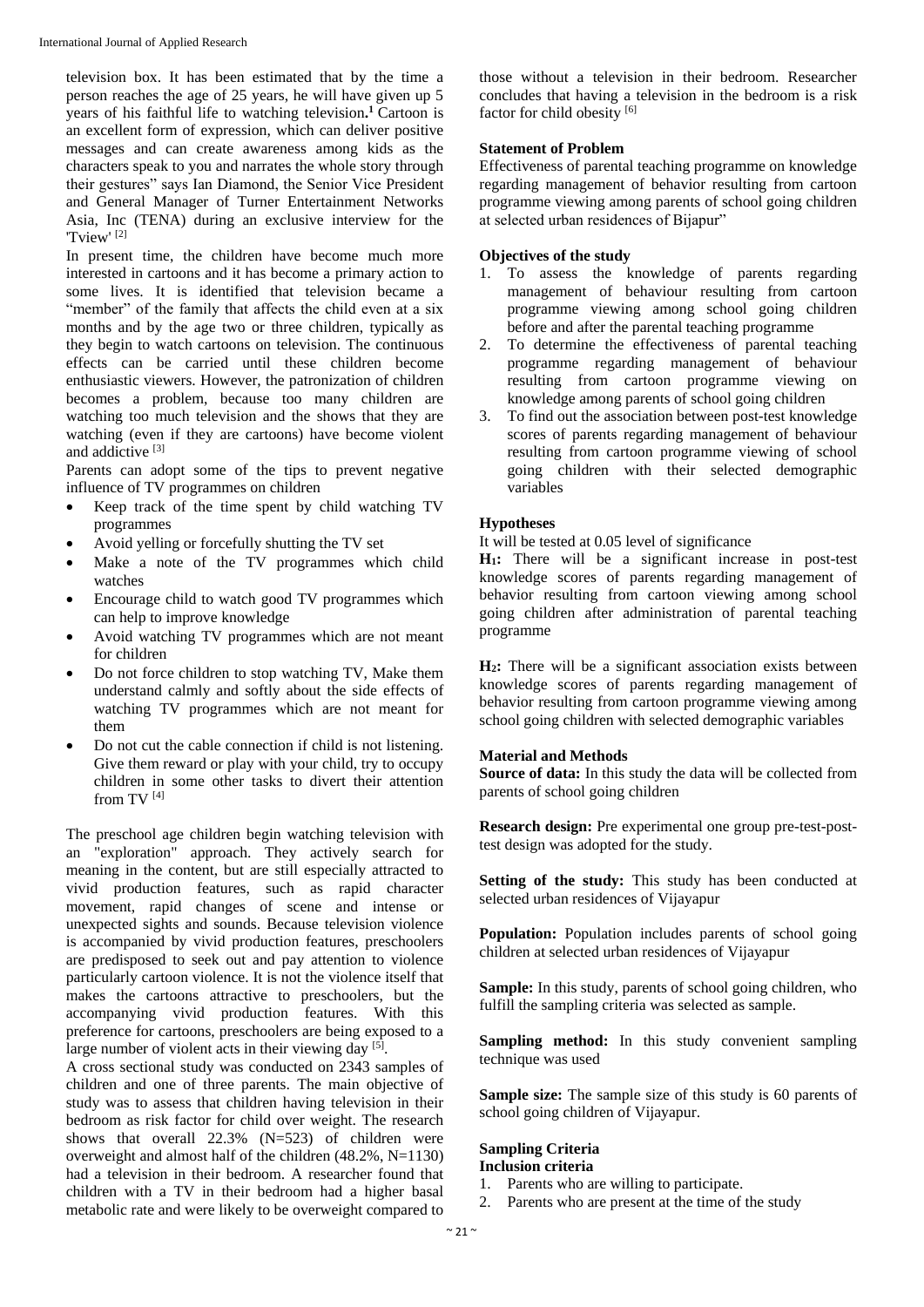### **Exclusion criteria**

- 1. Parents who are not underwent training
- 2. Parents from other setting

# **Method of Data Collection**

- Structured knowledge questionnaire was used for the management of behavior resulting from cartoon programme viewing among parents of school going children at selected urban residences
- Demographic data was used to collect information of parents of school going children
- Parental teaching programme was prepared to enhance the knowledge of parents of school going children

# **Results**

**Section 1:** Analysis of the Demographic Variables of the Respondents



Fig 1: Cone diagram showing the distribution of respondents according to their age.

The above diagram shows the distribution of respondents according to age. In the group 41.6% of respondents were in the age group of 30-34 years, 33.4% of respondents were in the age group of 24-30 years and 25% of respondents were in the age group of above 35 years.



**Fig 2:** Bar diagram showing the distribution of respondents according to their

### **Educational status**

The above diagram depicts the distribution of respondent's according to their educational status (mother). In the group 36.6% of respondents had High school level of education, 28.3% of respondents had primary level of education, 23.3% of respondents had Illiterate level of education, 5% of respondents had PUC level of education, 3.4% of respondents had Graduate level of education, and 3.4% of respondents had Postgraduate level of education.

**Section: 2:** Analysis Of The Existing Knowledge Regarding Management Of Behavior Resulting From Cartoon Programme Viewing Among Parents Of School Going Children In Selected Urban Residencies Of Bijapur In Pre-Test.

**Table 1**: Level of knowledge of respondents based on the scores in pre-test

|                        |                           |                  | $N = 60$        |
|------------------------|---------------------------|------------------|-----------------|
| SI. No                 |                           |                  | <b>Pre-test</b> |
|                        | Level of knowledge        | <b>Frequency</b> | Percentage      |
|                        | Poor knowledge $(0-14)$   | 36               | 60%             |
| C                      | Moderate knowledge(15-28) | 24               | 40%             |
| $\mathbf{\mathcal{R}}$ | Good knowledge(29-43)     |                  | 0%              |
|                        | Total                     | 60               | ഥറ              |

**Table 1:** Shows the frequency and percentage distribution of pre-test scores of the respondents.

The above table reveals the distribution of respondents according to pretest level of knowledge majority 60% had poor knowledge, 40% had moderate knowledge and none of respondents had good knowledge respectively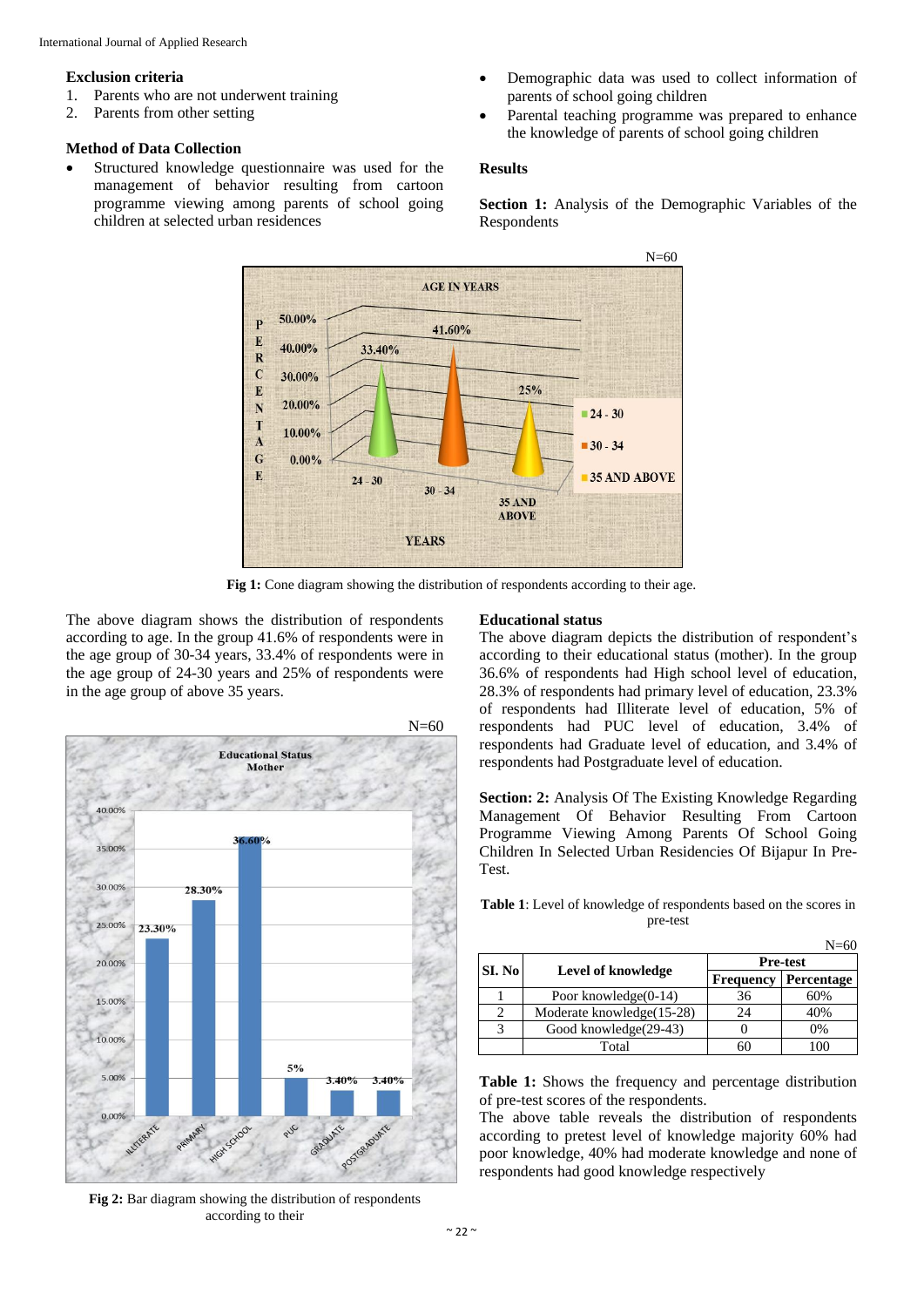|  |  | Table 2: Pretest Area Wise Knowledge Score of Respondents: |
|--|--|------------------------------------------------------------|
|--|--|------------------------------------------------------------|

|        |                                                 |             |       |           | $N=60$ |
|--------|-------------------------------------------------|-------------|-------|-----------|--------|
| SI. No | Area wise                                       | No of items | Mean  | <b>SD</b> | Mean % |
|        | General information regarding cartoon programme |             | 2.5   | 1.24      | 31.25  |
|        | Physical effects of cartoon                     |             | 1.28  | 0.79      | 32     |
| 2      | Psychological effects of cartoon                | 13          | 4.26  | 2.10      | 32.76  |
| 4      | Management of behavioral problems               | 17          | 5.7   | 2.41      | 31.76  |
| Total  |                                                 | 43          | 13.74 | 5.13      | 31.95  |

The above table 2 depicts that the overall mean value is 13.74 with standard deviation of 5.13 suggesting the respondent distribution around mean. Total mean percentage of knowledge score is found to be 31.95%. Mean percentage area wise were found to be in the aspect of psychological effects of cartoon 32.76%, physical effects of cartoon 32%, management of behavioral problems 31.76% and information regarding cartoon programme 31.25% respectively.

**Table 3:** Analysis of the existing knowledge assessment of parents of school going children on behavioral management on viewing of cartoon programme in selected urban residencies of Bijapur in Post-test. Level of knowledge of respondents based on the scores in post-test

|        |                            |                  | $N = 60$          |
|--------|----------------------------|------------------|-------------------|
|        |                            |                  | <b>Pre-test</b>   |
| SI. No | Level of knowledge         | <b>Frequency</b> | <b>Percentage</b> |
|        | Poor knowledge (0-14)      |                  | 0%                |
|        | Moderate knowledge (15-28) | 36               | 60%               |
|        | Good knowledge (29-43)     | 24               | 40%               |

**Table 3:** Shows the frequency and percentage distribution of post-test scores of the respondents. The above table reveals the distribution of respondents according to post-test

level of knowledge, 0% had poor knowledge, 60% had moderate knowledge and 40% had good knowledge respectively

|  | Table 4: Post-Test Area Wise Knowledge Score of Respondents |  |
|--|-------------------------------------------------------------|--|
|--|-------------------------------------------------------------|--|

|        |                                                  |              |       |           | $N=60$ |
|--------|--------------------------------------------------|--------------|-------|-----------|--------|
| SI. No | Area wise                                        | No. of items | Mean  | <b>SD</b> | Mean % |
|        | General information on cartoon programme viewing |              | 4.6   | 1.03      | 57.5   |
|        | Physical effects of cartoon                      |              | 2.4   | 0.7       | 60     |
|        | Psychological effects of cartoon                 | 13           | 7.81  | 1.6       | 60.07  |
|        | Management of behavioral problems                |              | 12.63 | 2.74      | 74.29  |
| Total  |                                                  | 43           | 27.44 | 3.85      | 63.81  |

The above table 4 represents that the overall mean value is 27.44 with standard deviation of 3.85 suggesting the respondent's distribution around mean. Mean percentage of overall knowledge score is found to be 63.81%. Mean percentage area wise are found to be management of

behavioral problems 74.29%, psychological effects of cartoon 60.07%, physical effects of cartoon 60% and information regarding cartoon 57.5% and respectively.

**Section 3:** Effectiveness of Parental Teaching Programme

**Table 5:** Effectiveness of parental teaching programme on management of behavior among parents of school going children

|                          |       |           |                    |                      |        |         | N=60             |
|--------------------------|-------|-----------|--------------------|----------------------|--------|---------|------------------|
| <b>Overall knowledge</b> | Mean  | <b>SD</b> | <b>Enhancement</b> | <b>Enhancement</b> % | Df(59) | t-value | <b>Inference</b> |
| Pre-test                 | 13.74 | 5.13      |                    | 31.81%               | 2.001  | 16.88   |                  |
| Post-test                | 27.44 | 3.85      | 13.68%             |                      |        |         |                  |

The above table 5 reveals that post-test mean knowledge score 27.44 is significantly higher than the pre-test mean score 13.74 with enhancement of 13.68. The statistical paired' t test for overall knowledge is found to be 16.88, which implies that the difference in pre-test and post-test knowledge score is found statistically significant at 0.05 level

The above table shows the enhancement in knowledge regarding management of behavior resulting from cartoon

programme viewing among parents of school going children parental teaching was significant. So, research hypothesis  $H<sub>1</sub>$  was accepted.

**Section 4:** Analysis Of Area Wise Comparison Of Pre-Test And Post-Test Scores Regarding Management Of Behavioral Problems Among Parents Of School Going Children.